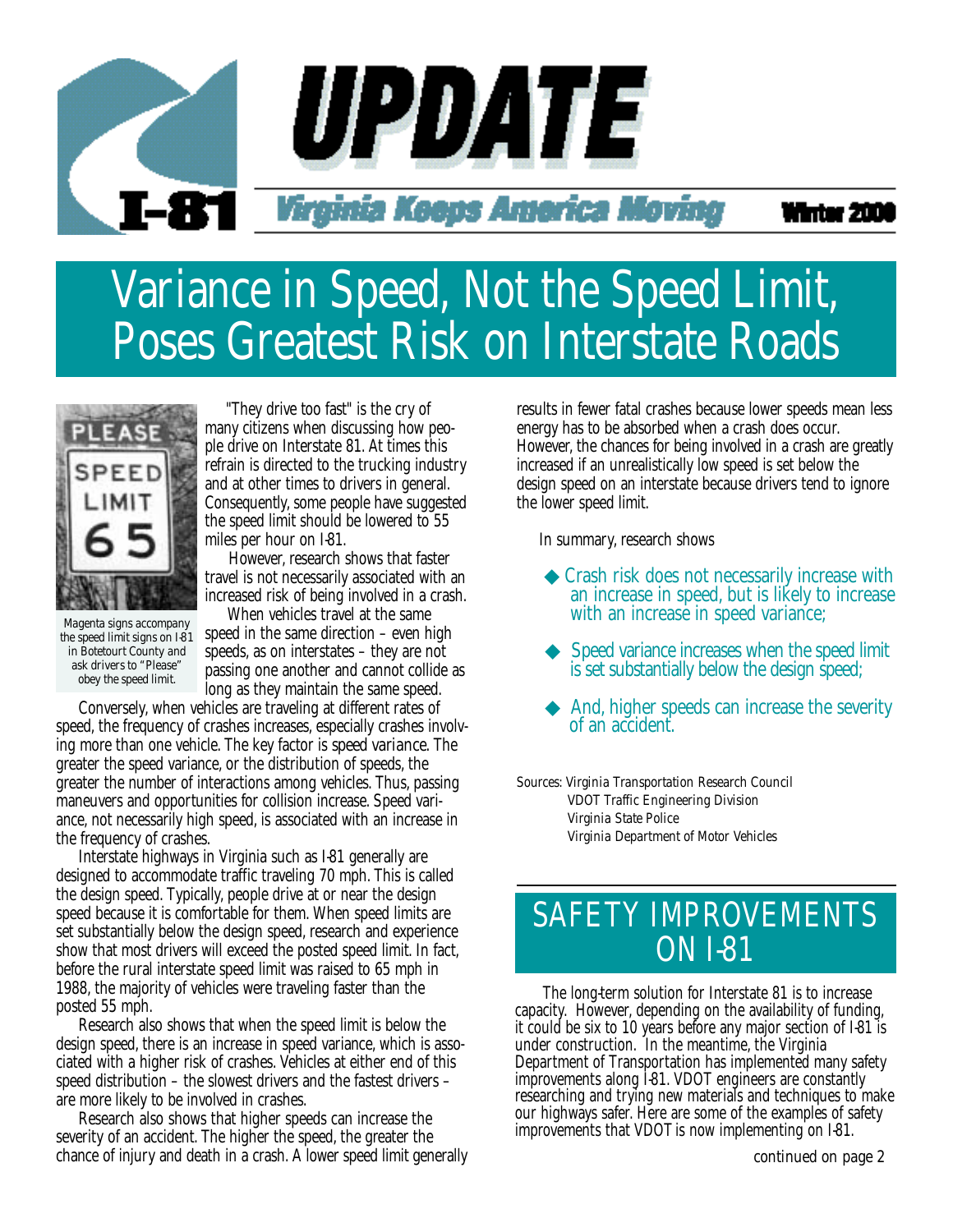# I-81 Progress Report

#### BRISTOL DISTRICT

#### I-81/I-77 Overlap Location Study

The Virginia Department of Transportation in January issued a request for proposals for consultants to conduct a location study for the I-81/I-77 overlap in Wythe County. The procurement process usually takes approximately four to six months, so a consultant firm is expected to be hired by summer.

Once the consultant is on board, VDOT plans to hold an information meeting to introduce the study team and provide the public with information about the study process.

Based on findings from the initial I-81 Improvement Studies, the Commonwealth Transportation Board included \$2.5 million in the 1999-2000 Six Year Improvement Program to fund the location study. The purpose of the comprehensive location study is to develop alternatives to alleviate congestion on the I-81/I-77 overlap, which was determined to be the top priority for I-81 improvements in the Bristol transportation district.

The earlier improvement study of the 11-mile overlap section looked at alternatives to widen the interstate in its present location and the feasibility of separating the two interstates. However, it was determined that a more detailed, exhaustive review of all potential alternatives, including the "no build" alternative, must be performed before a decision can be made.

During the comprehensive location study, the study team will perform an indepth review considering environmental and cultural/historical information, economic and right of way impacts, terrain, geology, constructability, impact of traffic during construction, safety and how proposed locations would serve the nation's interstate network.

VDOT will continue to work closely with the U.S. Department of Transportation's Federal Highway Administration, as they did during all phases of the I-81 Improvement Study.

Additionally, there will be opportunities for the public and local government officials to participate in various stages of the location study.

A typical location study takes about 24 months to complete.

*continued on page 3*

## SAFETY IMPROVEMENTS ON I-81



#### VDOT Launches *continued from page 1*

### Safety Service Patrol on I-81

Flat tire? Out of gas? The Safety Service Patrol can help.

In the past, the Virginia Department of Transportation has operated a Safety Service Patrol on Interstate 81 only during heavilytraveled weekends and holidays,

but in December, a permanent program to assist I-81 motorists in the Roanoke and New River valleys was kicked off by VDOT Commissioner Charles "Chip" Nottingham.

Eight VDOT employees have been trained to aid motorists who may have medical or vehicle problems. These patrollers wear highly visible uniforms and drive specially equipped pickup trucks. They work in close cooperation with the Virginia State Police and may function as "first responders" on the scene of accidents and incidents.

"Our goal is to reduce the risk of secondary accidents, to get traffic moving again whenever an incident slows things down, to provide first-aid if anyone needs it, and to help stranded motorists get back on the road as safely and as smoothly as possible," explained Nottingham.

The Safety Service Patrol's area includes I-81 from Buchanan in Botetourt County to Christiansburg in Montgomery County, I-581 from I-81 to Elm Avenue in Roanoke and the Route 220 Expressway from Elm Avenue to the Tanglewood area of Roanoke County. Ultimately, patrollers will pass the same point every 20 minutes.

Patrollers are trained in first aid, automotive repair, hazardous materials, traffic control and radio systems. The patroller's bright orange pickups are equipped with fuel and water, jumper cables and battery booster packs, tire-changing tools and air compressors, first aid kits, fire extinguishers and arrow boards for directing traffic. The trucks also are equipped with push bumpers for removing vehicles and objects off the road.

"We want to clear the highway as quickly as possible if someone has a minor accident or a flat tire or a breakdown," said Nottingham.

Each patroller will work a 40-hour week, concentrating on weekends and holidays. They also will work during inclement weather and for special events that draw heavy traffic along I-81. In addition, the service will be offered on selected days when heavy traffic is expected.

VDOT also operates Safety Service Patrols in the Northern Virginia, Fredericksburg and Suffolk transportation districts. ◆

#### New Signs





**CAREFULLY** 

In the Salem District, VDOT is placing new signs on I-81. Magenta signs accompany the speed limit signs on I-81 in Botetourt County and ask drivers to "Please" obey the speed. New signs are being installed in Botetourt County on I-81 to encourage drivers to "Please Drive Carefully." Additional signs are drawing attention to the congested area at the I-581 and I-81 interchange in Roanoke County.

#### **Guardrail**



During the past two to three years, more than \$2 million of federal money has been spent on new and better guardrail along I-81 and I-77. The new guardrail is called strong post guardrail and has been tested with today's vehicles, such as sport utility vehicles and pickups, for crash resistance. Crash energy absorption is improved with this new guardrail, and the larger end sections are more crash resistant.

2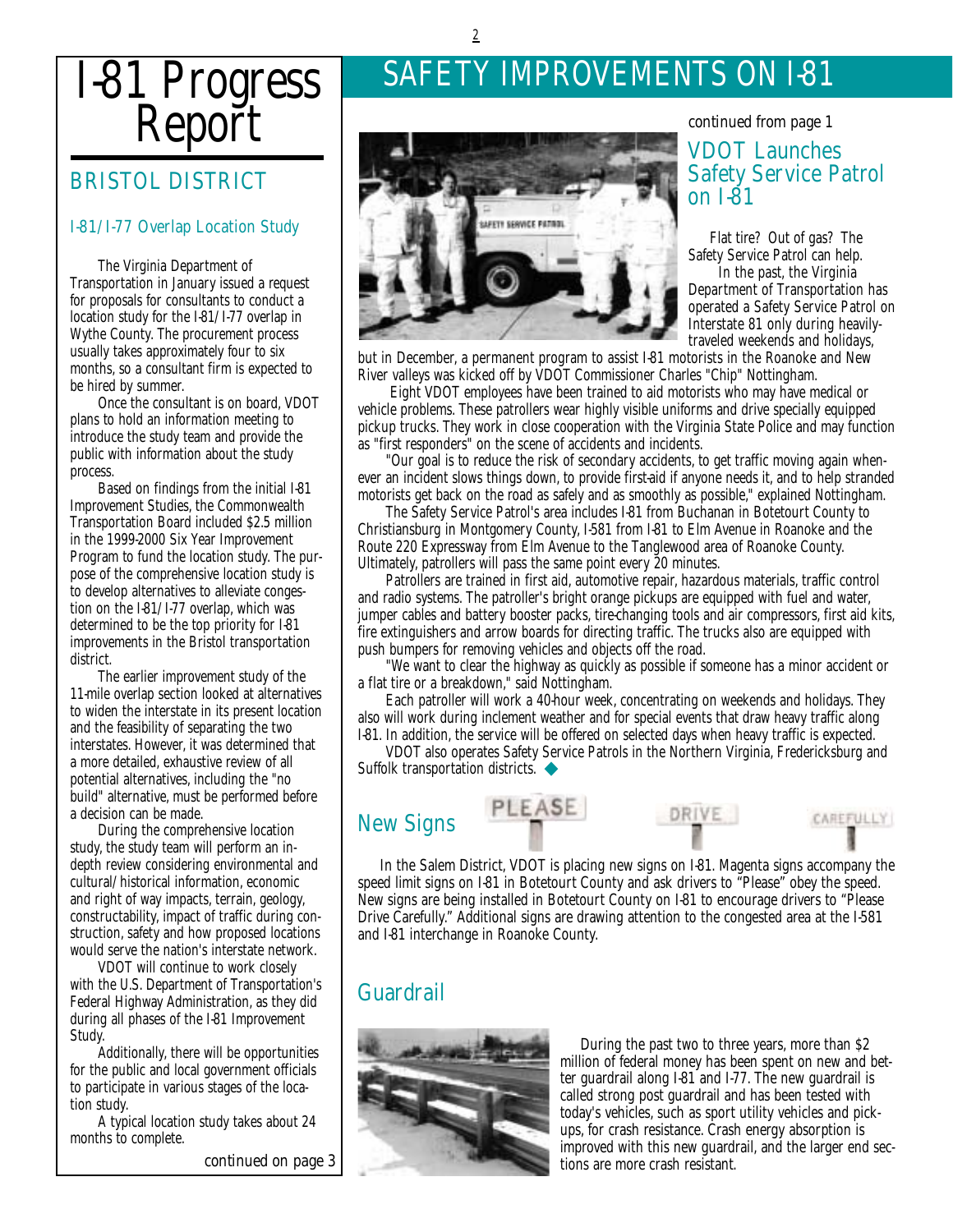## SAFETY IMPROVEMENTS ON I-81

#### Overhead Variable Message Boards

Six large, overhead changeable message signs are being installed on Interstate 81 as part of a current VDOT effort to install variable message signs throughout Virginia. Each sign costs between \$100,000 and \$200,000, depending on size of structure. These signs should help to communicate real-time traffic information to motorists. Signs are currently being installed at these locations:

- ◆ Northbound Augusta County approaching I-64
- ◆ Southbound Augusta County approaching I-64
- ◆ Northbound Botetourt County approaching I-581
- ◆ Southbound Roanoke County approaching I-581
- ◆ Northbound Wythe County approaching I-81/I-77 overlap
- ◆ Southbound Wythe County approaching I-81/I-77 overlap

For roughly what it costs to install a traffic signal at one intersection, a variable message board can be installed on an interstate road, providing vital traffic information to motorists as they travel to their destinations. This technology commonly used in Virginia in urban areas has finally arrived on I-81. The first of several signs were installed in late 1999. More signs will come during the next two years, with eventual coverage at the Commonwealth's borders and at all junctions with other interstate roads throughout Virginia.



Without a doubt, traffic and incidents on I-81 have increased, particularly in the last decade. The need for communications with motorists has become critical to allow for timely travel decisions and detour information. The signs will be used to communicate information about accidents, incidents, road conditions and work zones.

In conjunction with highway advisory radios (HAR), the variable message signs will be a powerful

communication system. HARs are low-powered radio stations that are used by VDOT to provide road condition information at accident sites or at work zones. The combination of the variable message signs and the HARs will offer motorists more detailed information than was ever possible with traditional portable roadside message boards.

The new signs will be able to display three lines of text at a time using a light emitting diode (LED) display. Several panels of text can be flashed on the sign, providing drivers with real-time traffic alerts. These signs will be controlled through a computer located in the VDOT district offices. Training for the sign operators occurred in mid-January. Messages will be coordinated with the VDOT district staff and VDOT's Emergency Operations Center located in Richmond.

The variable message signs are part of VDOT's Smart Travel programs that use intelligent transportation systems to help manage traffic. ◆

#### Rumble Strips

Rumble strips are being installed on outside shoulders along I-81. The strips also are installed on the inside shoulder next to the median, where conditions allow. The strips consist of onehalf-inch-deep grooves in the pavement between the outside lane marker and the shoulder of the road. If a drowsy or inattentive motorist's vehicle wanders off the travel lane and onto the rumble strip, the resulting vibration immediately jars the driver from "highway hypnosis" that can set in after long periods of time behind the wheel.

Nationwide, statistics credit rumble strips with as much as a 70 percent reduction in run-off-the-road type crashes.



#### *I-81 Progress Report continued*

#### Construction Project

*Bristol.* Construction has been under way since spring 1998 to widen to six lanes the section of I-81 in Bristol from just south of Exit 74 in Tennessee to just north of Exit 7 in Virginia. The project is divided into two contracts.

Work is expected to be completed in fall 2000 on the section from Exit 74 in Tennessee to just south of Exit 3 in Virginia, which includes the reconstruction of the Exit 1 interchange with Route 58 (Gate City Highway). English Construction Co. of Lynchburg has the contract worth approximately \$21 million on this section. (The state of Tennessee is funding the segment in Tennessee.)

Work is expected to be completed in fall 2001 on the segment of I-81 from just south of Exit 3 to just north of Exit 7 along with modifications to the Exit 5 interchange with Route 11 (Lee Highway). Jones Brothers Inc. of Mt. Juliet, Tenn., has this contract worth approximately \$48 million.

#### Design Projects

VDOT is currently in the early stages of design on the reconstruction of two of Abingdon's busiest interchanges, Exits 14 and 17. This design work also includes the section of I-81 from approximately one mile south of Exit 14 to one mile north of Exit 17.

#### SALEM DISTRICT

#### Construction Project

*Christiansburg.* Construction on the new Route 460 interchange with I-81 began in spring 1998 near mile marker 118. Work is about 61% completed with traffic moving on two new ramps.

I-81 will be widened, collector-distributor roads will be constructed parallel to the interstate, and a new interchange will be built. This project includes construction of ten new bridges and the replacement of two existing bridges.

In May 2000, the collector-distributor lanes should be completed, and traffic will be shifted to these new lanes while work on improving and widening existing I-81 begins. Portions of the new Route 460/Falling Branch interchange also will be opened in spring 2000.

Branch Highways from Roanoke has this contract worth approximately \$42 million. Estimated completion is summer 2001.

*continued on page 4*